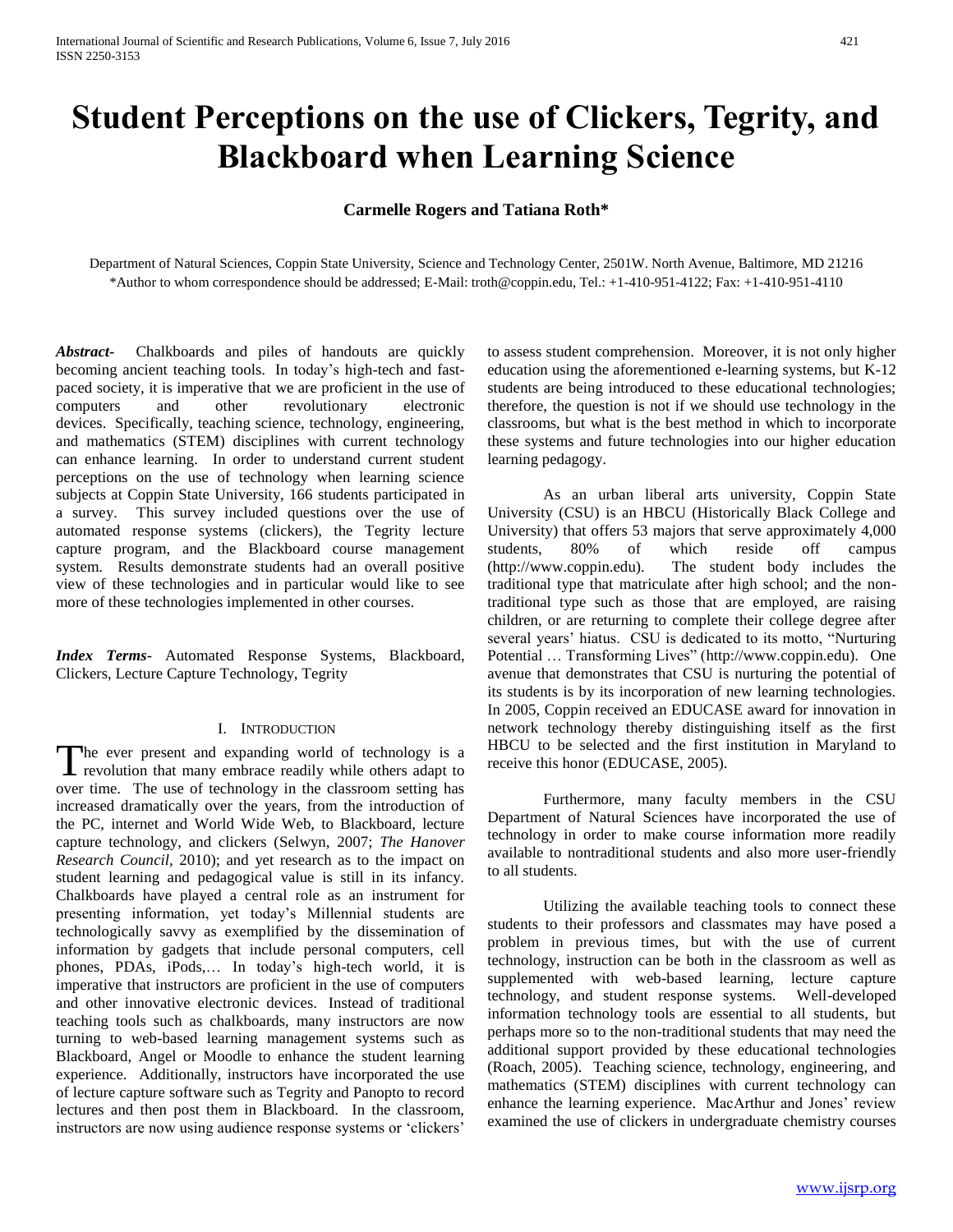and noted assessable increases in student erudition (MacArthur & Jones, 2008).

Student positive perceptions of e-learning and technology are important conduits in the student's desire and continued use of technology tools in the learning environment (Liaw, 2008). Students that self-identify as 'auditory learners' have benefitted from reviewing material using a lecture capture technology system (Bacro, Gebregziabher, & Ariail, 2013). Therefore, it follows that one hypothesis is that positive student perception regarding technology in the classroom may translate into increased active learning which then may lead to improved educational outcomes, e.g. academic performance and retention.

An aim of this study is to understand student perceptions on the use of technology when learning science subjects at Coppin State University. One hundred and sixty-six students participated in the survey which included questions over student experiences with clickers, Tegrity, and Blackboard.

## II. METHODOLOGY

Surveys were administered to 166 students who took the following courses: Introduction to Biology, Fundamentals of Cell Biology, Botany, Ecology, Microbiology, and Biochemistry. The Introduction to Biology course was the only non-major course, the other courses were for majors. The TurningPoint 2008 software was integrated into Microsoft Office PowerPoint 2007. Clicker questions were created in TurningPoint and administered to students during class period for several activities including reviewing concepts, preparing for tests, and taking attendance. Turning Technologies response card IR (Infra-Red) and the RF (Radio-Frequency) receiver were used to survey students during clicker sessions. This study utilized the Blackboard version 7 computer management systems, and the Tegrity 2.0 lecture capture technology. For group trivia, students formed groups of 4-5 members and were able to consult each other in order to answer review questions.

# III. RESULTS

The survey revealed that over 98% of the students liked using clickers (Figure 1A). In addition, 70% had used clickers (Figure 1B) before and virtually all students wanted more of their science courses to implement their usage (Figure 1C). Of those students that were familiar with clickers, many said that they were exposed to them in high school or in non-science areas of study such as History, Health, and English.

In terms of Tegrity usage, 89% said they found Tegrity to be helpful while 6% did not find Tegrity to be helpful and 5% did not answer this question (Figure 2A). For exam preparation, most students (64%) said they preferred using clickers other than group trivia at 19%; twenty-seven percent liked using both methods (Figure 3 A). Students preferred taking computerized exams by 48% compared to recording their answers on a Scantron sheet (40%). Twelve percent chose other formats such as essays or other types of written exams (Figure 3B).



Clicker Usage, A) Preference for using clickers, B) Use of clickers in a prior course. C) Preference for clickers in other science courses \*Error bars are displayed as 5% value throughout paper.



Figure 2. Tegrity and Blackboard Usage. A) Helpfulness of Tegrity. B) Number of current professors that use Blackboard to record grades.



Figure 3. Exam Preference. A) Preference for group trivia or clickers.

B) Preference for modes of taking tests.

Table 1. Survey questions and respective figures.

| <b>Figures</b> | <b>Ouestions</b>                                                          |
|----------------|---------------------------------------------------------------------------|
| IA.            | Did you like using clickers for this course?                              |
| IB.            | Is this the first time you have used clickers in any course?              |
| 1C.            | Would you like to see clickers in more of your science courses?           |
| 2A.            | Did you find Tegrity helpful?                                             |
| 2B.            | How many of your current professors use Blackboard to record your grades? |
| 3A.            | Did you prefer group trivia or clickers when preparing for an exam?       |
| 3B.            | How do you prefer to take quizzes and exams?                              |